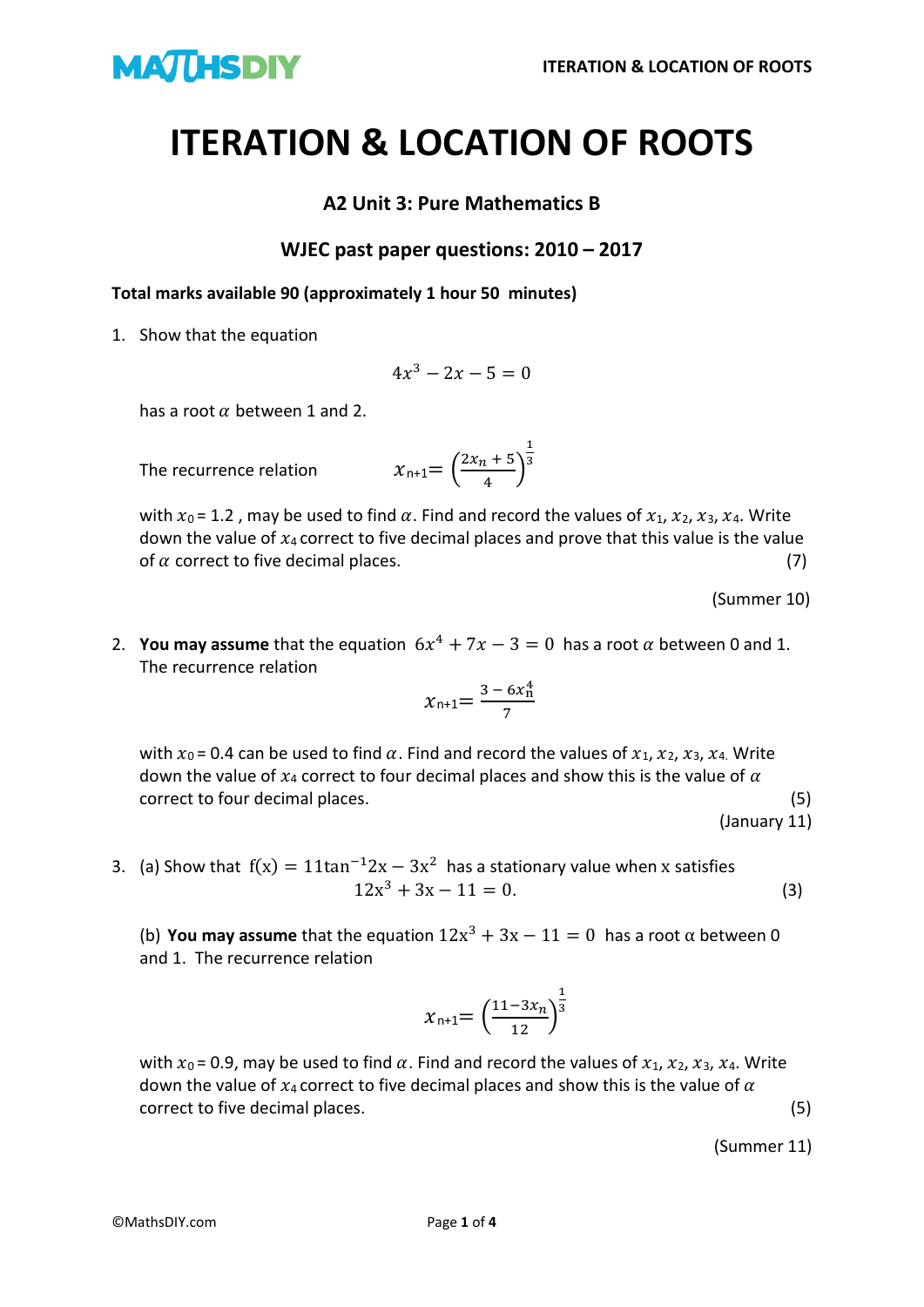## **MATHSDIY**

4. (a) A function is defined parametrically by

(i) Find 
$$
\frac{dy}{dx}
$$
 in terms of t.

(ii) Given that  $\frac{dy}{dx} = \frac{7}{2}$  $\frac{7}{2}$ , show that  $2t^4 - 4t - 7 = 0$ . (5)

 $x = 3t^2$ ,  $y = t^6 - 4t^3$ .

(b) Show that the equation

$$
2t^4-4t-7=0
$$

2th and 2th and 2th and 2th and 2th and 2th and 2th and 2th and 2th and 2th and 2th and 2th and 2th and 2th and 2th and 2th and 2th and 2th and 2th and 2th and 2th and 2th and 2th and 2th and 2th and 2th and 2th and 2th an has a root  $\alpha$  between 1 and 2.

The recurrence relation

$$
t_{n+1} = \left(\frac{4t_n + 7}{2}\right)^{\frac{1}{4}}
$$

with  $t_0$  = 1.6, can be used to find  $\alpha$ . Find and record the values of  $t_1$ ,  $t_2$ ,  $t_3$ ,  $t_4$ . Write down the value of  $t_4$  correct to five decimal places and prove that this is the value of  $\alpha$ correct to five decimal places. (7)

(January 12)

5. Show that the equation

$$
\cos x - 5x + 2 = 0
$$

has a root  $\alpha$  between 0 and  $\frac{\pi}{4}$ . The recurrence relation

$$
x_{n+1} = \frac{1}{5}(2 + \cos x_n)
$$

with  $x_0$  = 0.6, can be used to find  $\alpha$ . Find and record the values of  $x_1, x_2, x_3, x_4$ . Write down the value of  $x_4$  correct to five decimal places and prove that this is the value of  $\alpha$ correct to five decimal places. (7)

(Summer 12)

6. (a) On the same diagram, sketch the graphs  $y = \ln x$  and  $y = 11 - 2x$ . Deduce the number of roots of the equation

$$
\ln x + 2x - 11 = 0. \tag{3}
$$

(b) **You may assume** that the equation

$$
ln x + 2x - 11 = 0.
$$

has a root  $\alpha$  between 4 and 5.

The recurrence relation

$$
\chi_{n+1} = \frac{11 - \ln x_n}{2}
$$

with  $x_0$  = 4.7, can be used to find  $\alpha$ . Find and record the values of  $x_1, x_2, x_3, x_4$ . Write down the value of  $x_4$  correct to five decimal places and prove that this is the value of  $\alpha$ correct to five decimal places. (5)

(January 13)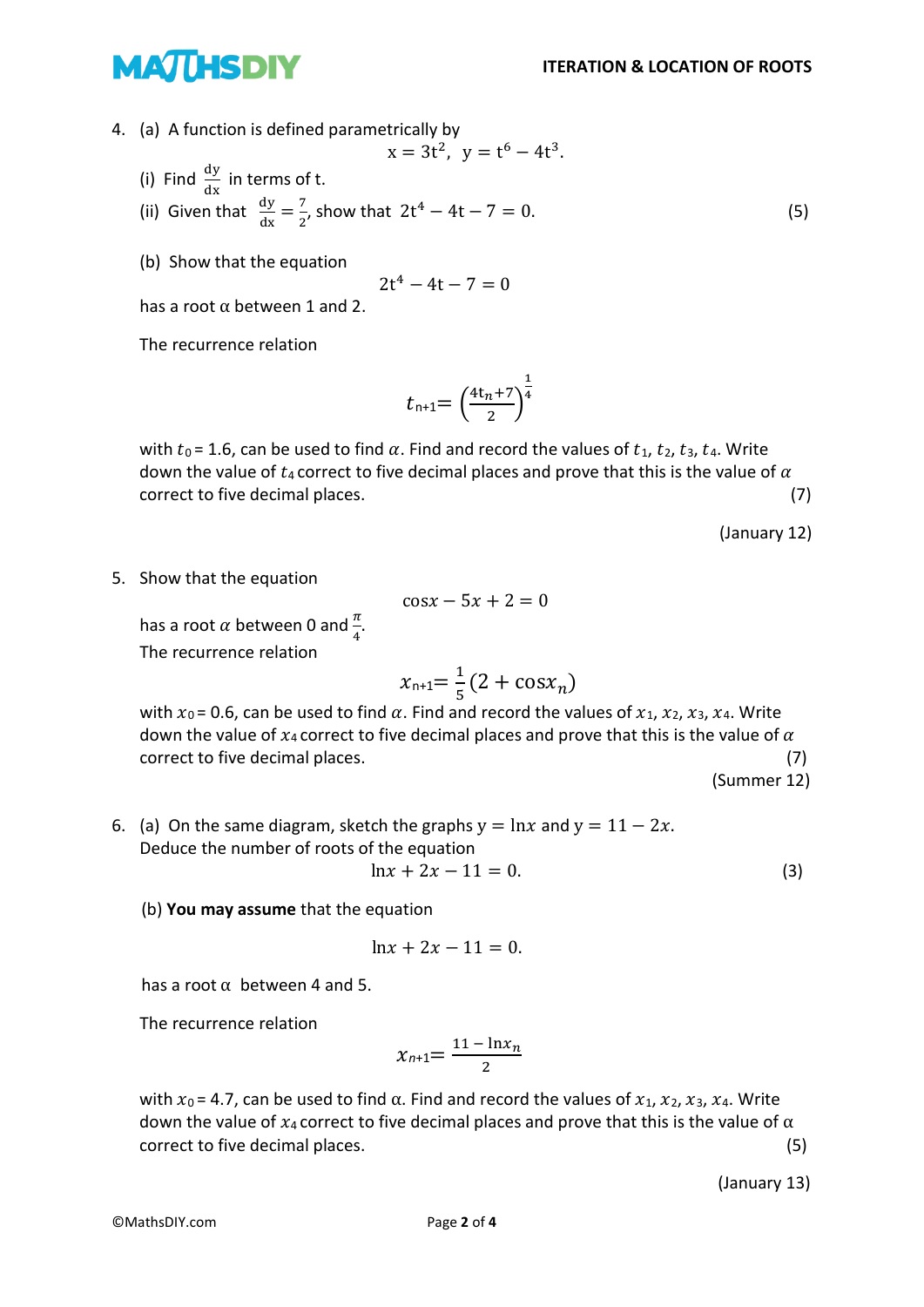

7. **You may assume** that the equation

$$
x^2 + e^x - 3 = 0
$$

has a root  $\alpha$  between -2 and -1. The recurrence relation

$$
x_{n+1} = -(3 - e^{x_n})^{\frac{1}{2}}
$$

with  $x_0$  = -1.5, can be used to find  $\alpha$ . Find and record the values of  $x_1, x_2, x_3, x_4$ . Write down the value of  $x_4$  correct to five decimal places and prove that this is the value of  $\alpha$ correct to five decimal places. (5)

(Summer 13)

8. You may assume that the equation  $x^3 + 7x^2 - 3 = 0$  has a root  $\alpha$  between 0 and 1. The recurrence relation

$$
\chi_{n+1} = \sqrt{\frac{3}{x_n+7}}
$$

with  $x_0 = 1$ , can be used to find  $\alpha$ . Find and record the values of  $x_1, x_2, x_3, x_4$ . Write down the value of  $x_4$  correct to five decimal places and show this is the value of  $\alpha$ correct to five decimal places. (5)

(January 14)

9. (a) Show that  $f(x) = ln(3x^2 - 2x - 1) - 4x^2$  has a stationary value where x satisfies 12x  $3 - 8x^2 - 7x + 1 = 0.$  (4)

(b) **You may assume** that the equation  $12x^3 - 8x^2 - 7x + 1 = 0$  has a root  $\alpha$  between -1 and 0.

The recurrence relation 
$$
x_{n+1} = \left(\frac{8x_n^2 + 7x_n - 1}{12}\right)^{\frac{1}{3}}
$$

with  $x_0$  = - 0.6, can be used to find  $\alpha$ . Find and record the values of  $x_1, x_2, x_3, x_4$ . Write down the value of  $x_4$  correct to four decimal places and show this is the value of  $\alpha$ correct to four decimal places. (5)

(Summer 14)

- 10. (a) On the same diagram, sketch the graphs of  $y = cos^{-1} x$  and  $y = 5x 1$ . (2)
	- (b) **You may assume** that the equation

$$
\cos^{-1} x - 5x + 1 = 0
$$

has a root  $\alpha$  between 0.4 and 0.5.

The recurrence relation 1  $\frac{1}{5}(1+\cos^{-1}x_n)$ with  $x_0$  = 0.4, can be used to find  $\alpha$ . Find and record the values of  $x_1, x_2, x_3, x_4$ . Write down the value of  $x_4$  correct to four decimal places and prove that this is the value of  $\alpha$ correct to four decimal places. (5)

(Summer 15)